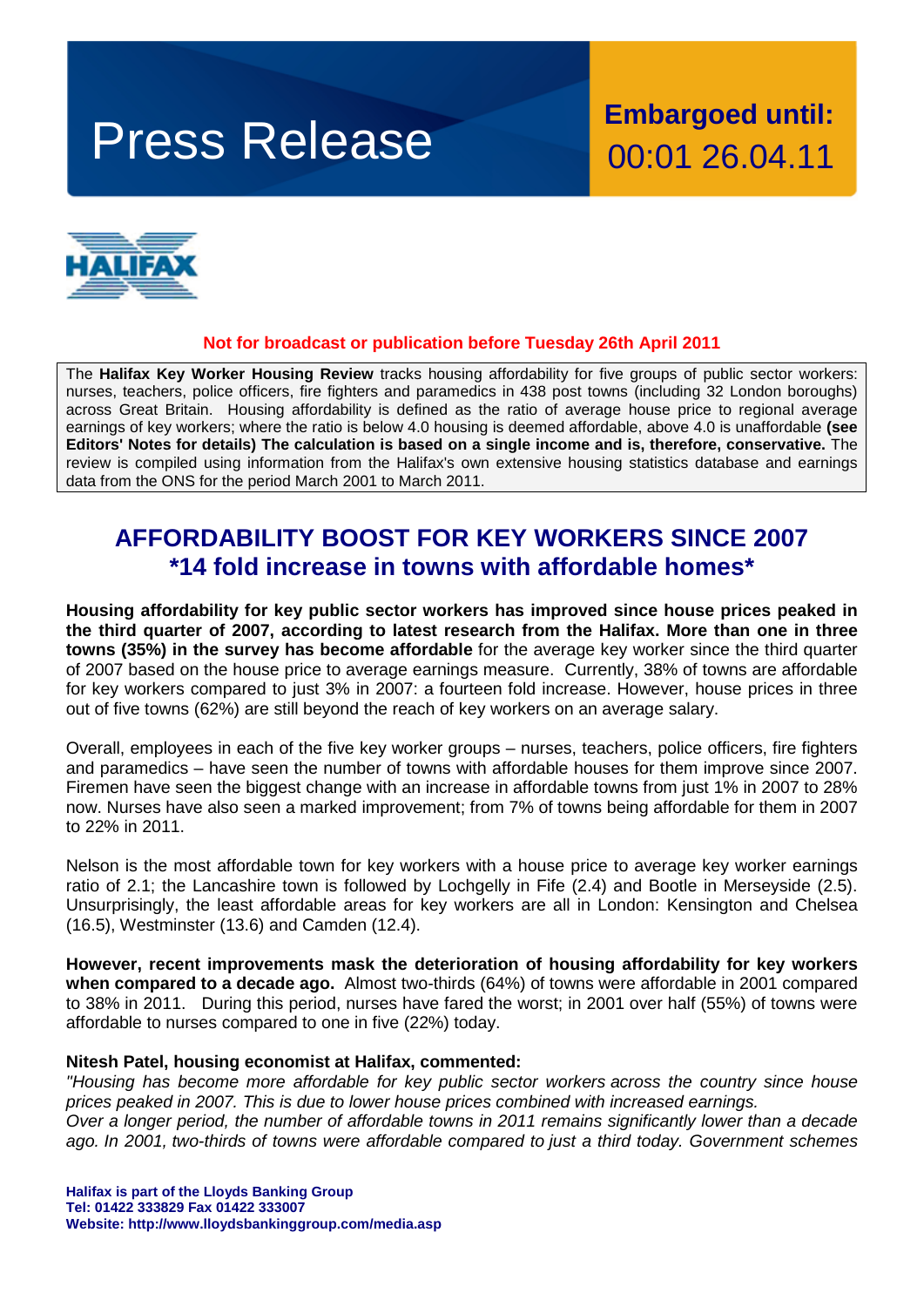*to assist low-cost home ownership are welcome, although it remains to be seen how big the impact on key workers will be."*

# **ADDITIONAL KEY FINDINGS**

#### **Key worker affordability since 2007**

The biggest improvement in affordability for key workers since 2007 has been in Wrexham in North Wales where the average house price to average key worker earnings ratio has dropped from 6.2 to 3.7. Billingham in the North East (6.0 to 3.5) has seen the next biggest improvement.

The most affordable region for key workers is the North with a house price to average key worker earnings ratio of 3.7 in 2011, followed very closely by Yorkshire and the Humber, the North West and Wales (all 3.8). In 2007 there were no affordable regions for key workers. Greater London and the South East are still the least affordable regions for key workers.

Stanley in County Durham is the most affordable town for paramedics; for the remaining four key worker groups Nelson is the most affordable. In 2007, Grangemouth in Scotland was the most affordable town for all key worker groups.

#### **Key worker affordability since 2001**

In 2001 there were eight regions with affordable housing for typical key workers. In five of these regions the house price to earnings ratio was below 3.0 – considerably below the historical average of 4.0. These were North West (2.4), Yorkshire and the Humber (2.6), Wales (2.7), Scotland (2.8) and the North West (2.9).

Lochgelly was the most affordable town in Britain in 2001. There were two affordable areas in London a decade ago - Barking & Deganham and Newham - compared to none in 2011. In the South East there were 26 affordable towns with Clacton-on-Sea the most affordable; today there are just two - Dover and Portsmouth.

| 2001           |     | 2007             |     | 2011             |     |
|----------------|-----|------------------|-----|------------------|-----|
| Lochgelly      | 1.6 | Grangemouth      | 3.4 | Nelson           | 2.1 |
| Peterlee       | 1.7 | Wishaw           | 3.5 | Lochgelly        | 2.4 |
| Seaham         | 1.7 | <b>Bellshill</b> | 3.6 | <b>Bootle</b>    | 2.5 |
| Wallsend       | 1.7 | Nelson           | 3.6 | Stanley          | 2.6 |
| Mexborough     | 1.7 | Lochgelly        | 3.7 | Ebbw Vale        | 2.6 |
| Merthyr Tydfil | 1.7 | Peterlee         | 3.7 | Accrington       | 2.6 |
| Stanley        | 1.8 | <b>Bootle</b>    | 3.7 | Ashington        | 2.7 |
| Irvine         | 1.8 | Merthyr Tydfil   | 3.7 | Grangemouth      | 2.8 |
| <b>Bootle</b>  | 1.8 | Clydebank        | 3.7 | <b>Bellshill</b> | 2.8 |
| Ashington      | 1.8 | Airdrie          | 3.9 | Wishaw           | 2.8 |

# **Table 1: 10 Most Affordable Towns for Key Workers – House Price to Earnings Ratios\***

Sources: Halifax and ONS

\* Average of the five key worker occupations analysed; this is based on the weighted average earnings for nurses, teachers, police officers, fire fighters and paramedics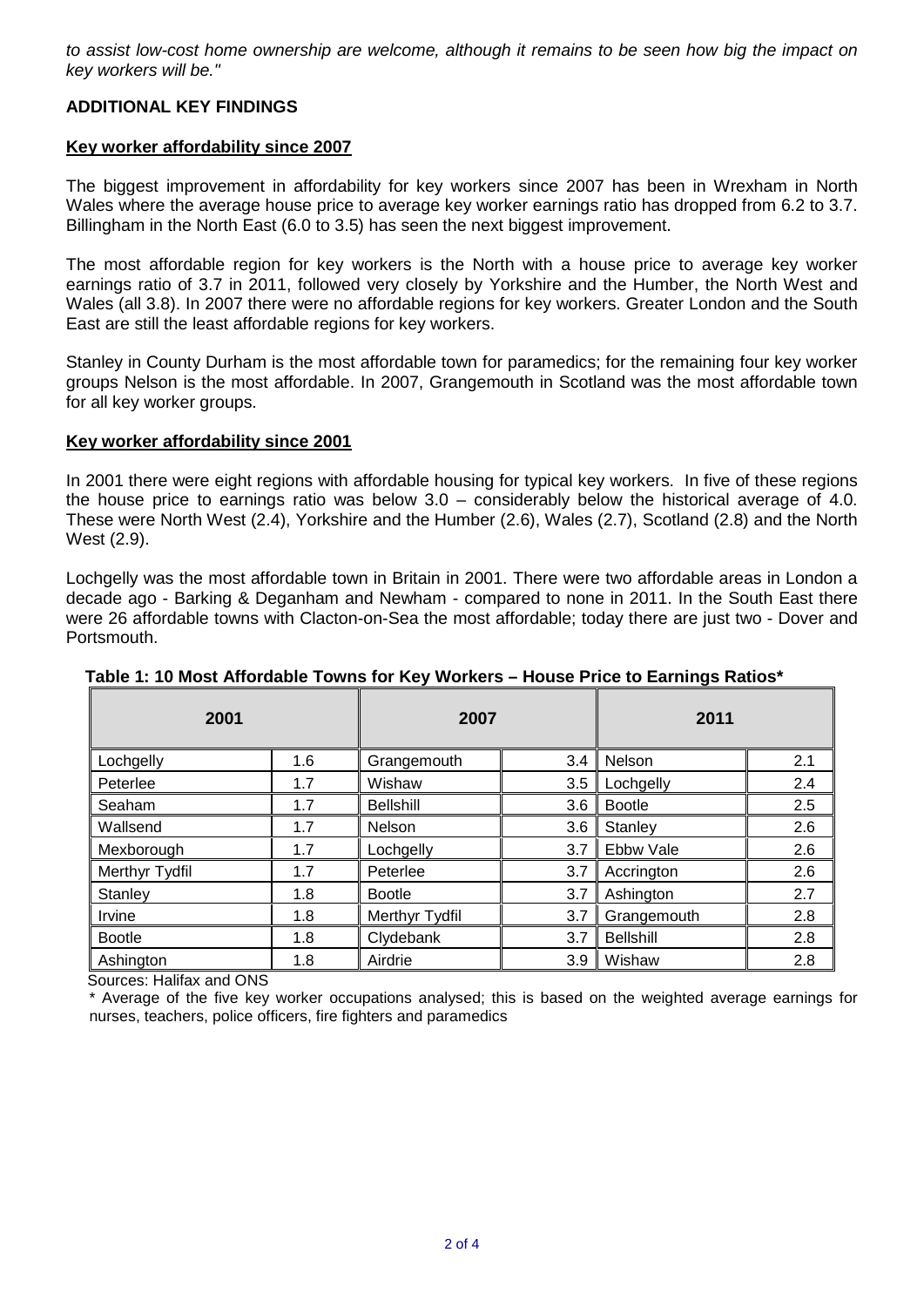| <b>Region</b>            | 2001 | 2007 | 2011 |  |
|--------------------------|------|------|------|--|
| North                    | 2.4  | 5.3  | 3.7  |  |
| Yorkshire and Humberside | 2.6  | 5.3  | 3.8  |  |
| North West               | 2.9  | 5.7  | 3.8  |  |
| East Midlands            | 3.0  | 5.8  | 4.0  |  |
| <b>West Midlands</b>     | 3.3  | 6.0  | 4.3  |  |
| East Anglia              | 3.7  | 6.9  | 4.8  |  |
| Wales                    | 2.7  | 5.5  | 3.8  |  |
| South West               | 4.2  | 7.5  | 5.7  |  |
| South East               | 5.8  | 9.1  | 6.7  |  |
| Greater London           | 6.9  | 10.2 | 7.1  |  |
| Scotland                 | 2.8  | 5.3  | 4.2  |  |
| UK                       | 3.9  | 7.1  | 4.9  |  |

**Table 2: House Price to Earnings Ratio for Key Workers\* by region**

Sources: Halifax and ONS

\*Average of the five key worker occupations analysed; this is based on the weighted average earnings for nurses, teachers, police officers, fire fighters and paramedics

# **Table 3: Most Affordable and Least Affordable towns for Key Worker Groups - 2011 Quarter 1**

| <b>Fire Fighters</b>      | <b>Police Officers</b>    | <b>Teachers</b>           | <b>Paramedics</b>         | <b>Nurses</b>             |  |  |
|---------------------------|---------------------------|---------------------------|---------------------------|---------------------------|--|--|
| <b>Most Affordable</b>    |                           |                           |                           |                           |  |  |
| Nelson                    | Nelson                    | <b>Nelson</b>             | Stanley                   | Nelson                    |  |  |
| Lochgelly                 | Lochgelly                 | Lochgelly                 | Ashington                 | Lochgelly                 |  |  |
| Stanley                   | Ebbw Vale                 | Ebbw Vale                 | Lochgelly                 | <b>Bootle</b>             |  |  |
| Ebbw Vale                 | Stanley                   | Stanley                   | Wallsend                  | Ebbw Vale                 |  |  |
| Ashington                 | <b>Bootle</b>             | <b>Bootle</b>             | Consett                   | Stanley                   |  |  |
| <b>Least Affordable</b>   |                           |                           |                           |                           |  |  |
| Kensington<br>And Chelsea | Kensington<br>And Chelsea | Kensington<br>And Chelsea | Kensington<br>And Chelsea | Kensington<br>And Chelsea |  |  |
| Westminster               | Westminster               | Westminster               | Westminster               | Westminster               |  |  |
| Camden                    | Camden                    | Camden                    | Camden                    | Camden                    |  |  |
| Winchester                | Winchester                | Winchester                | Richmond Upon<br>Thames   | Winchester                |  |  |
| Rickmansworth<br>$\sim$   | Rickmansworth             | Rickmansworth             | Winchester                | Rickmansworth             |  |  |

Sources: Halifax and ONS

# **EDITORS' NOTES:**

# **\*AFFORDABILITY CALCULATION**

To determine which towns are affordable for key public sector workers we have analysed the house price to earnings ratio for each key public sector worker occupation in each town against the UK historical average house price to gross annual earnings ratio of 4.0. Where key public sector worker price to earnings ratio is below 4.0 the town is classified as affordable; above 4.0 is unaffordable. The multiple of 4.0 is approximately equivalent to an average loan to income multiple of 3.25 plus a 19% deposit, or a 3.5 times multiple and a 12.5% deposit. This calculation is based on a single income and therefore conservative.

**The house price to earnings ratio for key public sector worker occupations is calculated by dividing the average house price in each post town by the gross regional annual average earnings for the relevant occupation.** The earnings calculation for key public sector workers has been sourced from the ONS Annual Survey of Hours and Earnings (ASHE) which provides average salaries. **Very importantly, the numbers used in this release are not entry-level salaries, e.g. the ONS average salary for a nurse is £30,486<sup>1</sup> .**

Note<sup>1</sup> this is based on the UK average salary for nurses (SOC 3211) from the April 2010 ASHE release uplifted by the change in the public sector workers average earnings index to January 2011.